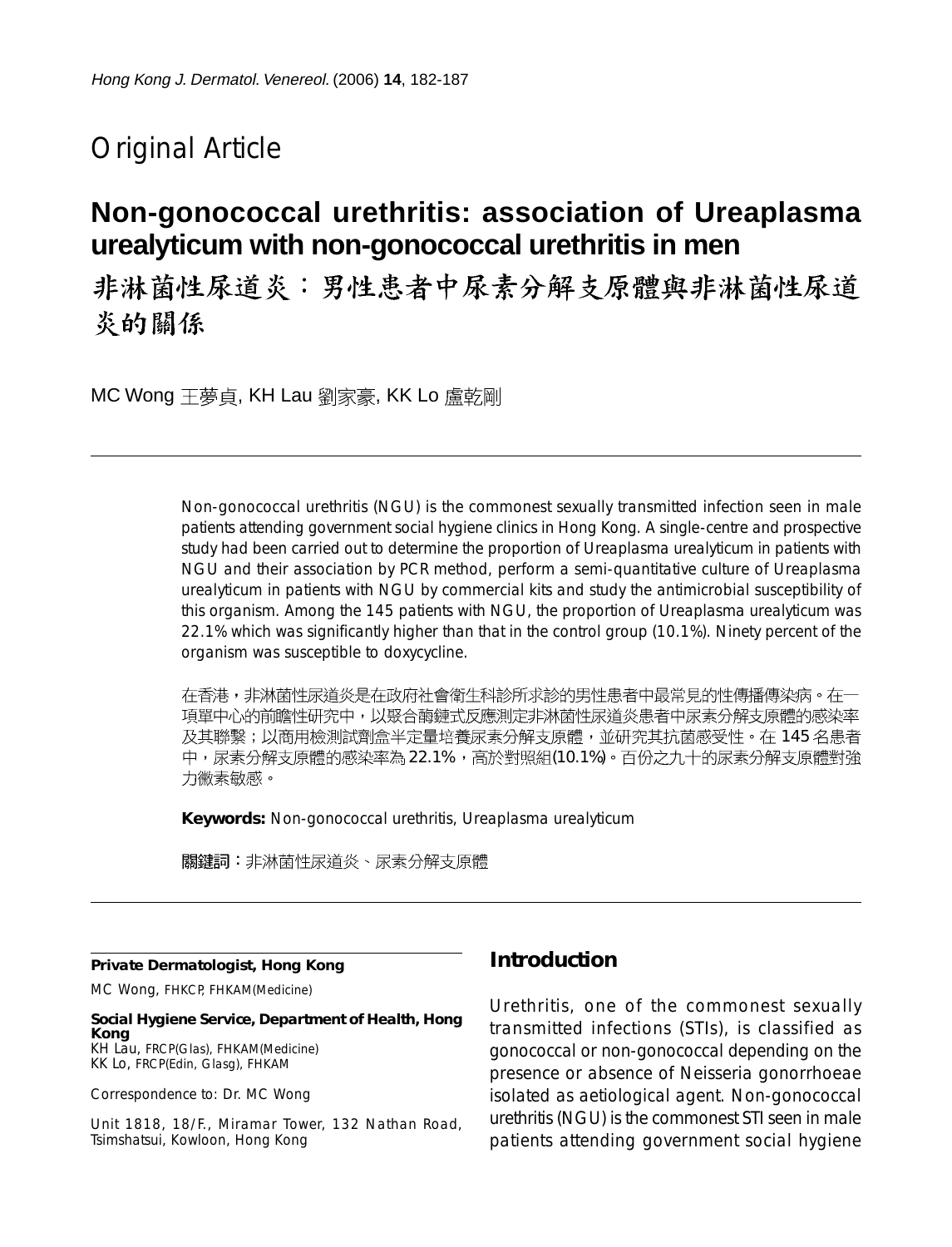clinics. The incidence of NGU is high both in Hong Kong and the rest of the world. It represents about a quarter of the total new venereological cases including both male and female patients seen in government social hygiene clinics.1

Chlamydia trachomatis has been well established as a pathogen of NGU but other aetiological agents are not well defined in non-chlamydial NGU cases. Ureaplasma urealyticum, previously ascribed as the tiny (T)-strain mycoplasmas , was first discovered in human urogenital tract samples in 1954.<sup>2</sup> It was designated in 1974 as a new genus and species, Ureaplasma urealyticum3 which had been suggested to be associated with NGU.4-8 Previously, there was no specific test for detecting this organism in the government social hygiene clinics. However, after the availability of PCR primers and commercial culture kits for Ureaplasma urealyticum, we can detect this potential pathogen in clinical samples including urine and urethral swabs.

## **Objectives**

The main objectives are to determine the proportion of Ureaplasma urealyticum in patients with NGU and their association by PCR method and study the antimicrobial susceptibility of this organism.

## **Method**

Two groups of men (NGU and control group) were recruited from the new attendees who attended the largest male STI clinic in the Social Hygiene Service (Yaumatei Male Social Hygiene Clinic) from 1st August 2004 to 30th April 2005. NGU group is defined as patients either with symptoms of urethritis including urethral discharge, dysuria or frequency or referred as contact cases of NGU (sexual partners of confirmed NGU cases) who have positive urethral smear for gram stain showing five or more polymorphonuclear leukocytes (PML) per high-power (x 1000) microscopic field and culture for Neisseria gonorrhoeae is negative. Control group is defined as patients who are asymptomatic for urethritis and not contact cases of NGU. They may complain other venereological symptoms. The study has adopted exclusion for patients who (i) are under the age of 18; (ii) are having complications of NGU. All patients gave verbal informed consent for participation of the study. First-voided urine specimens of both groups were collected for PCRand phylogeny-based assay for detecting the presence of Ureaplasma urealyticum, Ureaplasma parvum, Mycoplasma genitalium and Mycoplasma hominis. For the NGU group, urethral swab specimens were sent for culture for Neisseria gonorrhoeae and nuclei acid amplification test (Amplicor) for Chlamydia trachomatis. An additional urethral swab was taken from patients with NGU for a semi-quantitative culture of Ureaplasma urealyticum and Mycoplasma hominis with antimicrobial susceptibility testing by a commercial kit.

The multiple-banded antigen (MBA) genes of ureaplasmas contain both species- and serovardefining regions.9 Several primers sets based on the MBA sequences of ureaplasmas have been described for differentiating Ureaplasma urealyticum and Ureaplasma parvum.10-12 The primer pairs used in this study were UMS-170 & UMA263 and UMS-57 & UMA222 which are specific for Ureaplasma urealyticum and Ureaplasma parvum respectively.<sup>13</sup>

Isolation of the specific causative organisms through culture remains a worthy goal as PCR technique cannot permit quantitative results and assess antibiotic sensitivity. The commercial kit used in this study is Mycoplasma IST 2 which is a complete kit for the culture, identification, indicative enumeration (equal to or greater than a threshold set at 10<sup>4</sup> Colony forming unit) and susceptibility testing of Ureaplasma urealyticum and Mycoplasma hominis to nine antibiotics including doxycycline, ofloxacin, erythromycin, tetracycline, ciprofloxacin, azithromycin, clarithromycin,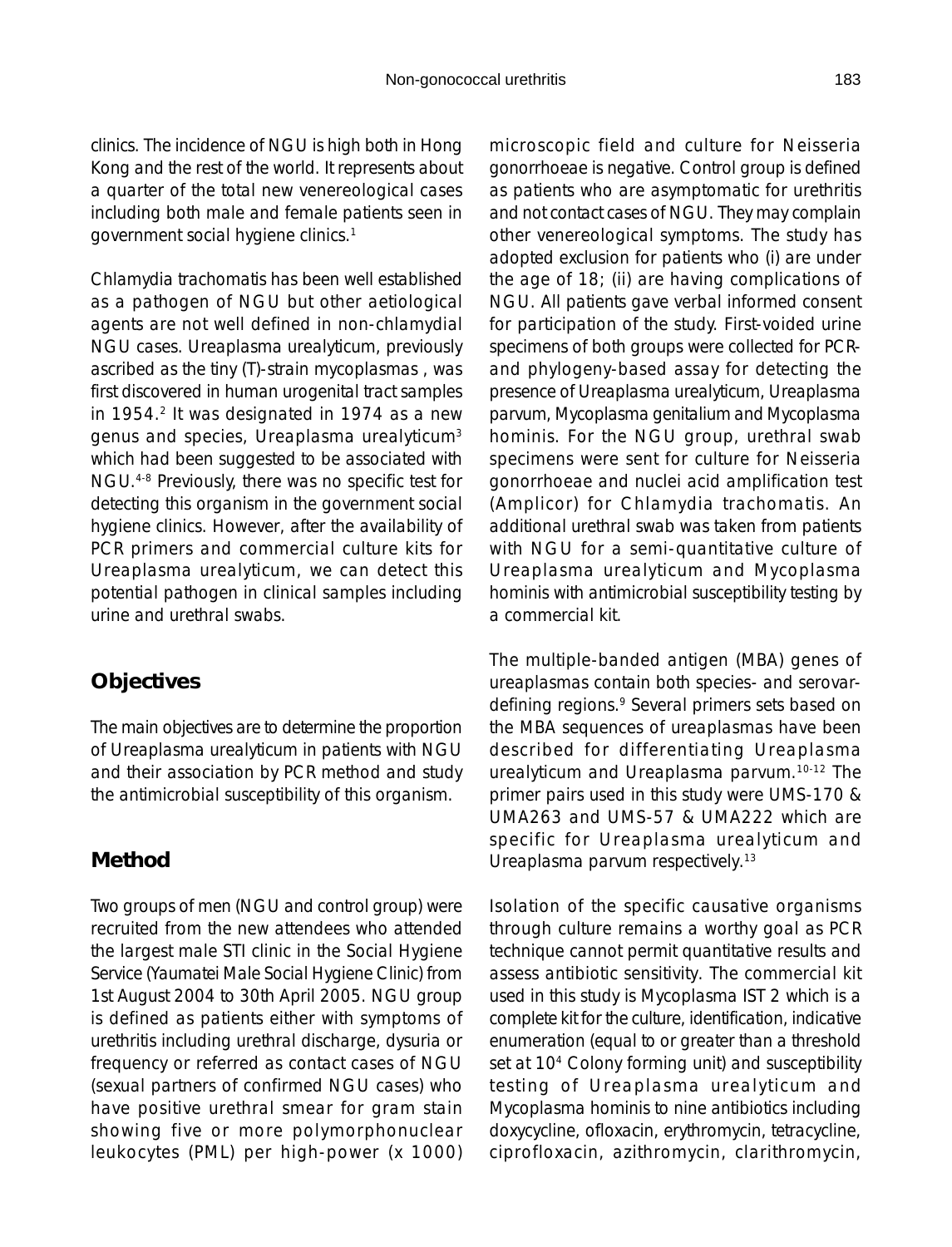josamycin and pristinamycin. Josamycin and pristinamycin have not been marketed in Hong Kong.

Chi-square test or Fisher's Exact test was used for comparing proportions between NGU and control group. Student's t-test was used to compare means. All comparisons were performed as 2-tailed tests with significance set at  $p < 0.05$ .

#### **Results**

There were a total of 322 patients recruited into the study. Twenty-eight patients were excluded. Six patients had GC detected by culture and were excluded from the NGU group. Eleven patients had undetermined urine PCR results because of presence of inhibitors whereas two other patients had inconclusive culture results for Ureaplasma urealyticum because of failure of observation of results at 48 hour. Nine patients were excluded from the control group because they were not totally asymptomatic of urethritis on reviewing the clinical records. Hence there were remaining 294 patients with 145 NGU cases and 149 controls.

The mean age of NGU group was 38.76 years old (range: 18-80) while that of the control group was 40.17 years old (range: 18-77). The great majority of all recruited patients were heterosexual (98.3%). Only two controls and one NGU patient were homosexuals and one NGU patient was bisexual. Vaginal sex was the most common practice (81.3%) followed by vaginal and oral-genital sex (16.7%), anal sex (1%) and oral-genital sex (1%). Only 28.9% of all recruited patients always used condom in the past three months. The percentages of patients who sometimes and never used condom were 36.7% and 34.4% respectively. The mean number of sex partners over the past three months in the NGU group was 2.41 while that of the control group was 2.4. There was no significant difference between the two groups in terms of age, sex orientation,

**Table 1.** Demographic data and sexual behaviour of the NGU and the control group

|                                                                            | NGU group<br>$(n=145)$ | Control group<br>$(n=149)$ | <b>Statistical results</b>                                               |
|----------------------------------------------------------------------------|------------------------|----------------------------|--------------------------------------------------------------------------|
| Demographic data<br>Mean age (range)                                       | 38.76 (18-80)          | 40.17 (18-77)              | $p > 0.05$ (t-test)                                                      |
| Sexual behaviour<br>Sex orientation (heterosexual/<br>homosexual/bisexual) | 143/1/1                | 146/3/0                    | $\chi^2$ = 1.977, d.f. = 1, p > 0.05<br>(chi-square test)                |
| Sex practice (vaginal/<br>vaginal + oral-genital)                          | 116/27                 | 123/22                     | $\chi^2$ = 3.995, d.f. = 1, p > 0.05<br>(chi-square test)                |
| Frequency of condom use<br>(Always/sometimes/never)                        | 36/59/50               | 49/49/51                   | $\chi^2$ = 2.87, d.f. = 1, p > 0.05<br>(chi-square test)                 |
| Mean number of sex partners<br>in past 3 months (range)                    | $2.41(0-13)$           | $2.4(0-20)$                | $p > 0.05$ (t-test)                                                      |
| Mean time of last casual<br>sex contact (days)                             | 45.23                  | 73.05                      | $p=0.028*$ (t-test)                                                      |
| History of urethritis                                                      | 40                     | 14                         | $\chi^2$ = 16.217, d.f. = 1, p < 0.001 <sup>*</sup><br>(chi-square test) |
| Antibiotics used in<br>past one week                                       | 18                     | 6                          | $\chi^2$ = 6.895, d.f. = 1, p = 0.009*<br>(chi-square test)              |

 $\overline{P}$  p<0.05 showing significant difference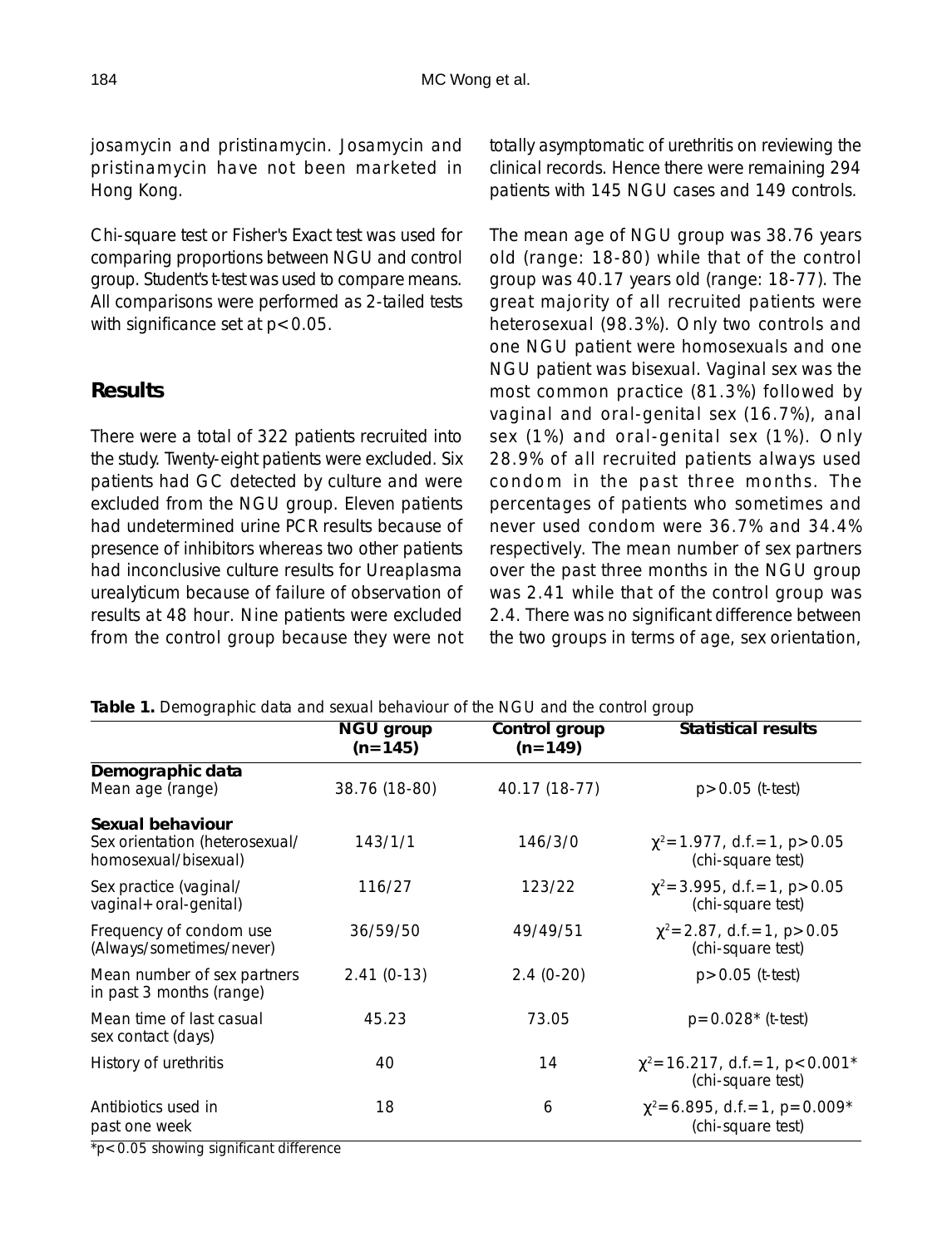sex practice, condom use pattern and number of sexual partners. The mean time of last casual sex contact was significantly longer in the control group than the NGU group. The NGU patients were more likely to have a past history of urethritis and antibiotics used in the past one week. The summary of the demographic data and sexual behaviour is shown in Table 1.

The proportion of organisms detected in the NGU group and the control group is shown in Table 2. Chlamydia trachomatis was detected in 43.4% of patients with NGU. For the NGU group, PCR tests for Ureaplasma urealyticum were positive in 32 out of 145 patients whereas for the control group, there were positive tests in 15 out of 149 patients. Proportion of Ureaplasma urealyticum detected in NGU patients was 22.1% while that in control patients was 10.1%. There was statistically significant difference between the NGU and the control group and hence suggested an association between NGU and detection of Ureaplasma urealyticum (p<0.005). The apparent higher isolation rate of Ureaplasma parvum in the control group is not statistically significant. However, when the ureaplasmas (Ureaplasma urealyticum and Ureaplasma parvum) were considered together, there was no significant difference in the detection rate of ureaplasmas between the NGU and the control group.

Of the 145 NGU patients, 20 had positive culture for Ureaplasma urealyticum with significant growth  $(CFU>10<sup>4</sup>)$ . Ninety percent of the positive cultures were susceptible to doxycycline which was used as the first line treatment for NGU patients in government social hygiene clinics. The sensitivity percentages of Ureaplasma urealyticum to tetracycline, clarithromycin, azithromycin and erythromycin were 80%, 70%, 50% and 40% respectively. The sensitivity to quinolones was very low with only 5% sensitive to ofloxacin and 0% to ciprofloxacin. The drug sensitivity pattern of Ureaplasma urealyticum detected in the present study is shown in Figure 1.



**Figure 1.** The drug sensitivity pattern of Ureaplasma urealyticum.

|                        |                        | No.(%) of men              |                                                            |
|------------------------|------------------------|----------------------------|------------------------------------------------------------|
| Organisms              | NGU group<br>$(n=145)$ | Control group<br>$(n=149)$ | <b>Statistical results</b>                                 |
|                        |                        |                            |                                                            |
| Ureaplasma urealyticum | 32(22.1)               | 15(10.1)                   | $\chi^2$ = 7.882, d.f. = 1, p < 0.005<br>(chi-square test) |
| Ureaplasma parvum      | 23(15.9)               | 30(20.1)                   | $\chi^2$ = 0.908, d.f. = 1, p > 0.05<br>(chi-square test)  |
| Ureaplasma*            | 48 (33.1)              | 43 (28.9)                  | $\chi^2$ = 0.619, d.f. = 1, p > 0.05<br>(chi-square test)  |

**Table 2.** Proportion of organisms detected in the NGU group and the control group by PCR method

\*Ureaplasma is positive when Ureaplasma urealyticum or Ureaplasma parvum is detected.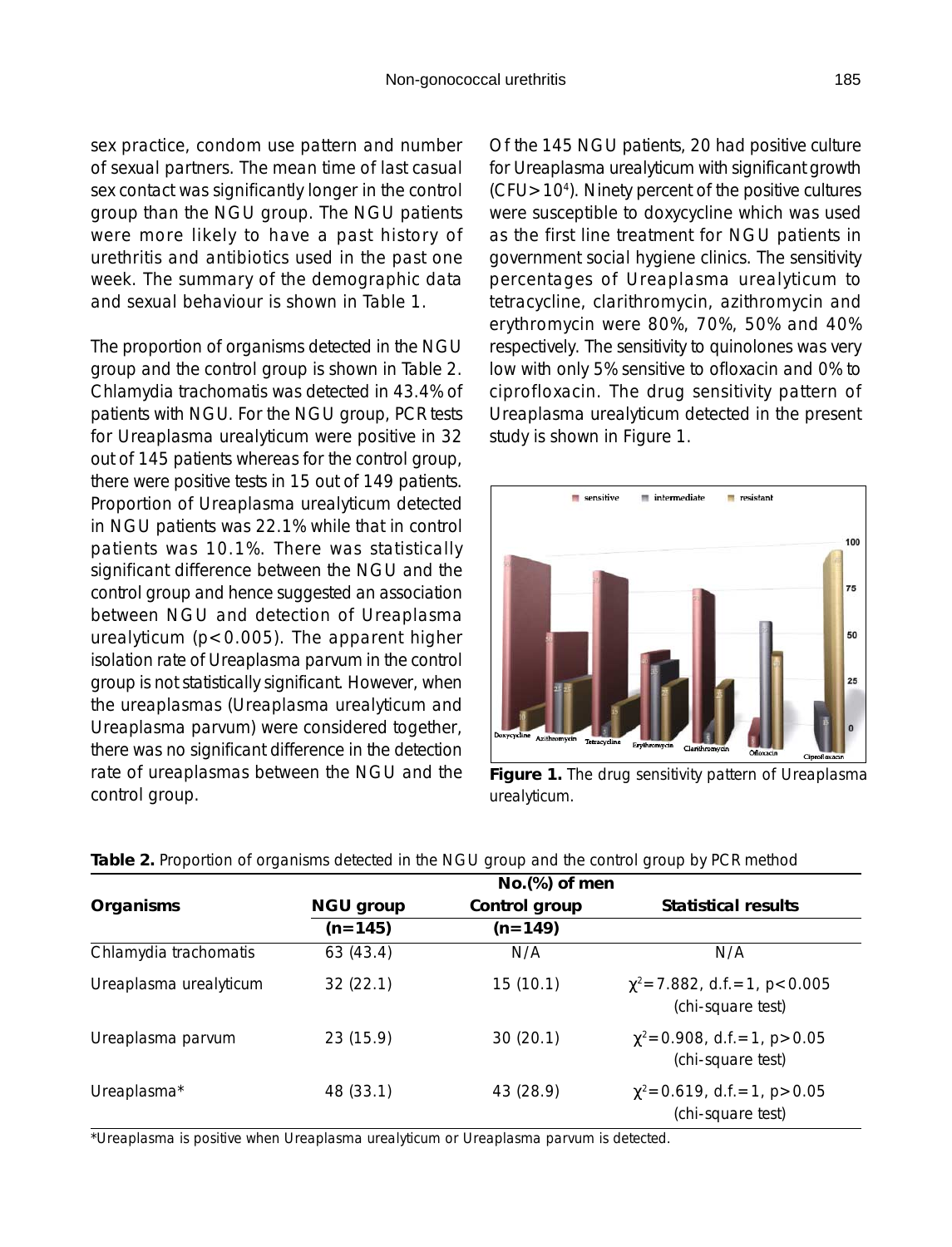### **Discussion**

In this study, the proportion of NGU attributable to Chlamydia trachomatis was 43.4% which was comparable to the results found in the United States and United Kingdom.<sup>14-17</sup> For nonchlamydial NGU, the microbiological aetiology is not well understood. Definitive support of Ureaplasma urealyticum as a pathogen causing urethritis was evidenced by a volunteer experiment in 1977.18 The relationship and association of NGU with Ureaplasma urealyticum is still in debate. Some studies have shown significant association4,7,8,19,20 while some refute it.5,21-24 In the present study, Ureaplasma urealyticum was detected in 22.1% of patients with NGU comparing to 10.1% of patients in the control group which was statistically significant. However, these studies are not directly comparable to one another. The main difference is the choice of controls. Rate of colonization of Ureaplasma urealyticum is affected by sexual experience. In some studies, there were controls not matched for sexual experience. Overall, there is ample evidence that Ureaplasma urealyticum implicated in NGU although to what extent it might be responsible is unclear.

The sensitivity pattern of Ureaplasma urealyticum isolated from patients with NGU reinforce our confidence of treating them with doxycycline as the first line regimen. On the other hand, only 50% of the organism were sensitive to azithromycin which is another common first line single dose regimen. This finding suggested that azithromycin may be suboptimal for treatment of Ureaplasma urealyticum associated NGU. Erythromycin, which is the drug of choice for patients with tetracycline allergy or pregnant women, is not recommended for treatment of Ureaplasma urealyticum associated NGU as only 40% of the cultured organisms were susceptible in this study. We should also avoid prescribing quinolones as only 5% of the organism was sensitive to ofloxacin and none of them to ciprofloxacin. Traditionally, minimum

inhibitory concentration (MIC) method is used for antibiotics susceptibility testing of cultured bacteria. The advantage of Mycoplasma IST 2 kit used in this study is concurrent culture and susceptibility testing of Ureaplasma urealyticum which provides results in a much shorter time. However, there is no universal standard for culture and susceptibility testing of Ureaplasma urealyticum which makes the comparison between different studies difficult.

From the epidemiological studies of NGU, there is increasing incidence of non-chlamydial NGU. If a large proportion of the aetiological agents of NGU is still unknown and there is increasing evidence of drug-resistant cases, NGU will escalate to become a major public concern. This study has provided local data on the proportion of Ureaplasma urealyticum in men with NGU and the drug sensitivity pattern of this organism which are useful for a good STI surveillance system. However, there are limitations in the study. For the recruitment of controls, they were asymptomatic of urethritis but we had not further categorized them into subgroups of totally asymptomatic patients for screening or with other specific symptoms of other STIs. Ideally all controls should also have urethral smear and culture done to exclude those with asymptomatic urethritis and be fully matched in demographic and epidemiological characteristics.

In conclusion, the proportion of Ureaplasma urealyticum in patients with NGU was found to be 22.1% from the present study and there was a significant association between Ureaplasma urealyticum and NGU. Ninety percent of Ureaplasma urealyticum cultured were susceptible to doxycycline.

### **References**

1. Chan KT. Non-gonococcal urethritis and non-specific genital infection. In: Lo KK, Chong LY, Tang YM, Ho KM, editors. Handbook of Dermatology and